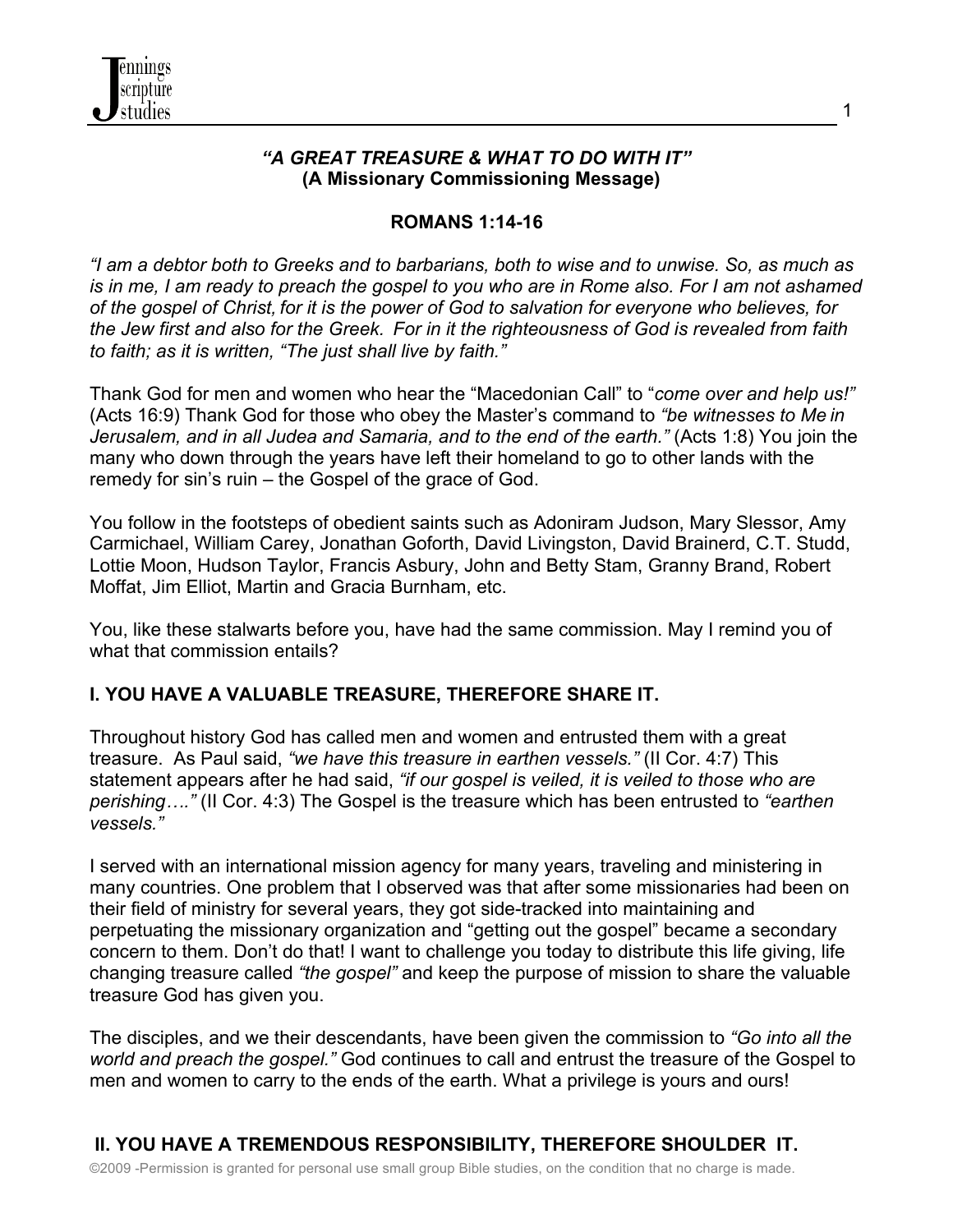Paul said, "*I have been entrusted with a stewardship."* (I Cor.9:17) Again, he said "*"I am a debtor…"* (Rom. 1:14)

We, like Paul and all who have followed him in cross-culture evangelism, have a great responsibility to three parties:

First, To God who called me and gave me this "treasure in my earthen vessel";

- Second, To "*Greeks and to barbarians, both to wise and to unwise,"* and to all who have not heard;
- Third, To the church of Jesus Christ, of which I am a member, to fulfill the church's purpose in the world, which is to witness in every country, culture and clime!

Paul took seriously his commission for he said, "*"For if I preach the gospel, I have nothing to boast of, for necessity is laid upon me; yes, woe is me if I do not preach the gospel! For if I do this willingly, I have a reward; but if against my will, I have been entrusted with a stewardship. What is my reward then? That when I preach the gospel, I may present the gospel of Christ without charge, that I may not abuse my authority in the gospel."* (I Cor. 9:16-18)

Responsibility requires a response. Unfortunately, many who have the Gospel treasure and who know that they have a responsibility to share it, have not responded! Responsibility brings accountability. I say to those who have the treasure, "Share it"! It is not given to be hoarded, saved, hidden or bottled up in a box with a steeple on top!

We are challenged afresh by those who have shouldered their responsibility to share the unexcelled treasure of the Gospel. May there be many who follow in their train.

# **III. YOU HAVE A GLORIOUS OPPORTUNITY, THEREFORE SEIZE IT!**

Paul said, **"***I am ready to preach the gospel to you who are in Rome also."* (Rom.1:15) He not only was willingly to preach the gospel in Rome – he was eager to seize the opportunity, which he did. An open door was before him and he was ready to go, determined to make the most of it for the glory of God!

There was no hesitation, no half-heartedness, no uncertainty; no second-guessing. With the call of God on his life, with a burden for souls in his heart and with a ripe field for evangelizing before him he was ready to go.

I challenge you to throw yourselves into the work of Christ to which God has called you! One of my life's verses has been Ecclesiastes 9:10 – *"Whatever your hand finds to do, do it with your might."* 

You have a treasure, a responsibility and an opportunity. Do it with all of your heart and do it well! Do your best for the God who has graciously called you into His service! A glorious opportunity awaits you – seize it! And we have ever confidence that you will!